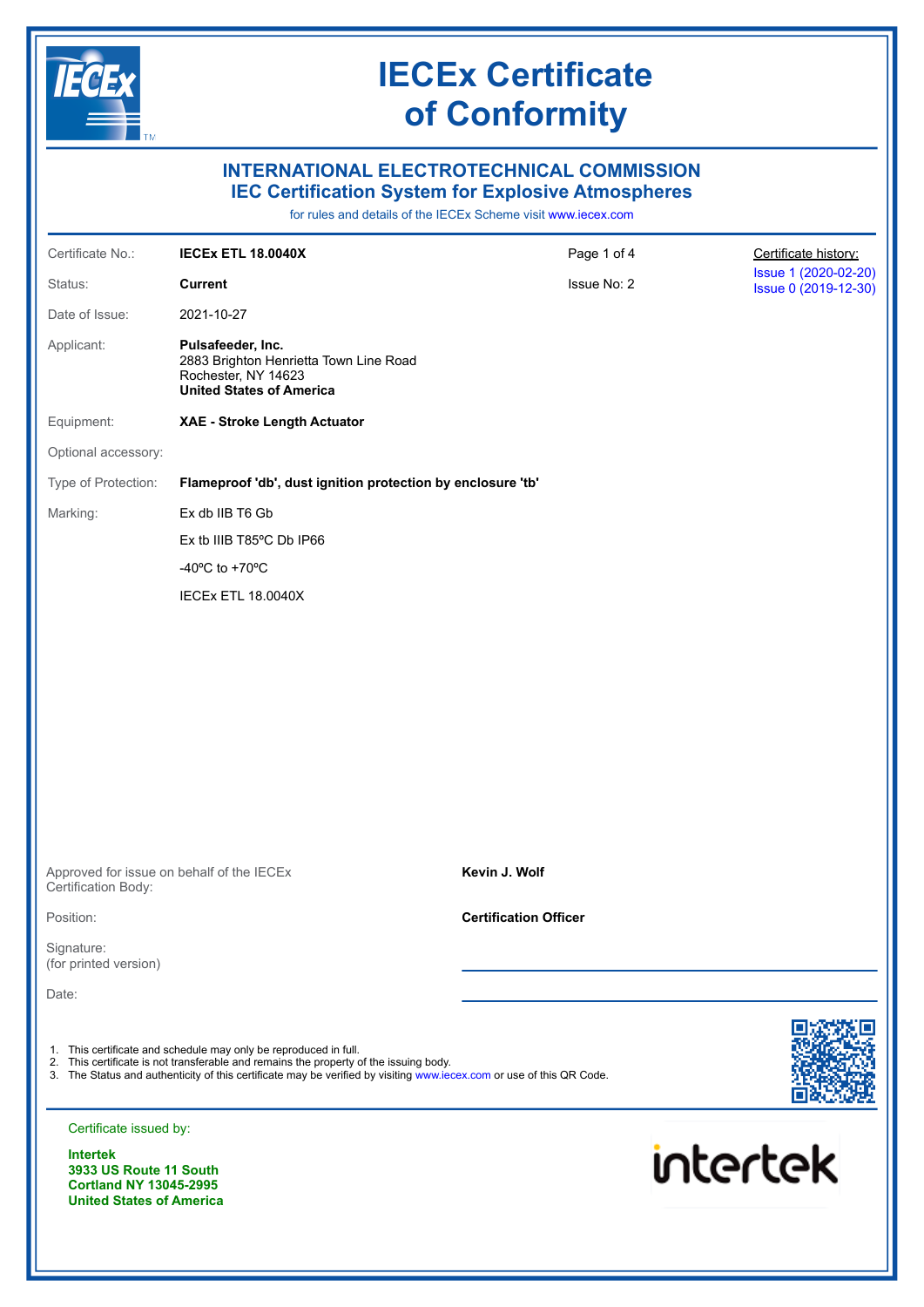

| Certificate No.:                          | <b>IECEX ETL 18.0040X</b>                                                                                                                                                                                                                                                                                                    | Page 2 of 4 |
|-------------------------------------------|------------------------------------------------------------------------------------------------------------------------------------------------------------------------------------------------------------------------------------------------------------------------------------------------------------------------------|-------------|
| Date of issue:                            | 2021-10-27                                                                                                                                                                                                                                                                                                                   | Issue No: 2 |
| Manufacturer:                             | Pulsafeeder Inc.<br>2883 Brighton Henrietta Town Line Rd<br>Rochester, NY 14623<br><b>United States of America</b>                                                                                                                                                                                                           |             |
| Additional<br>manufacturing<br>locations: |                                                                                                                                                                                                                                                                                                                              |             |
|                                           | This certificate is issued as verification that a sample(s), representative of production, was assessed a<br>IEC Standard list below and that the manufacturer's quality system, relating to the Ex products covere<br>found to comply with the IECEx Quality system requirements This certificate is granted subject to the |             |

and tested and found to comply with the IEC Standard list below and that the manufacturer's quality system, relating to the Ex products covered by this certificate, was assessed and found to comply with the IECEx Quality system requirements.This certificate is granted subject to the conditions as set out in IECEx Scheme Rules, IECEx 02 and Operational Documents as amended

#### **STANDARDS** :

The equipment and any acceptable variations to it specified in the schedule of this certificate and the identified documents, was found to comply with the following standards

**IEC 60079-0:2017** Edition:7.0 Explosive atmospheres - Part 0: Equipment - General requirements

**IEC 60079-1:2014-06** Explosive atmospheres - Part 1: Equipment protection by flameproof enclosures "d" Edition:7.0

**IEC 60079-31:2013** Explosive atmospheres - Part 31: Equipment dust ignition protection by enclosure "t" Edition:2

> This Certificate **does not** indicate compliance with safety and performance requirements other than those expressly included in the Standards listed above.

#### **TEST & ASSESSMENT REPORTS:**

A sample(s) of the equipment listed has successfully met the examination and test requirements as recorded in:

Test Reports:

[US/ETL/ExTR19.0090/00](https://www.iecex-certs.com/#/deliverables/REPORT/62359/view) [US/ETL/ExTR19.0090/01](https://www.iecex-certs.com/#/deliverables/REPORT/63932/view)

Quality Assessment Report:

[US/UL/QAR14.0015/05](https://www.iecex-certs.com/#/deliverables/REPORT/68266/view)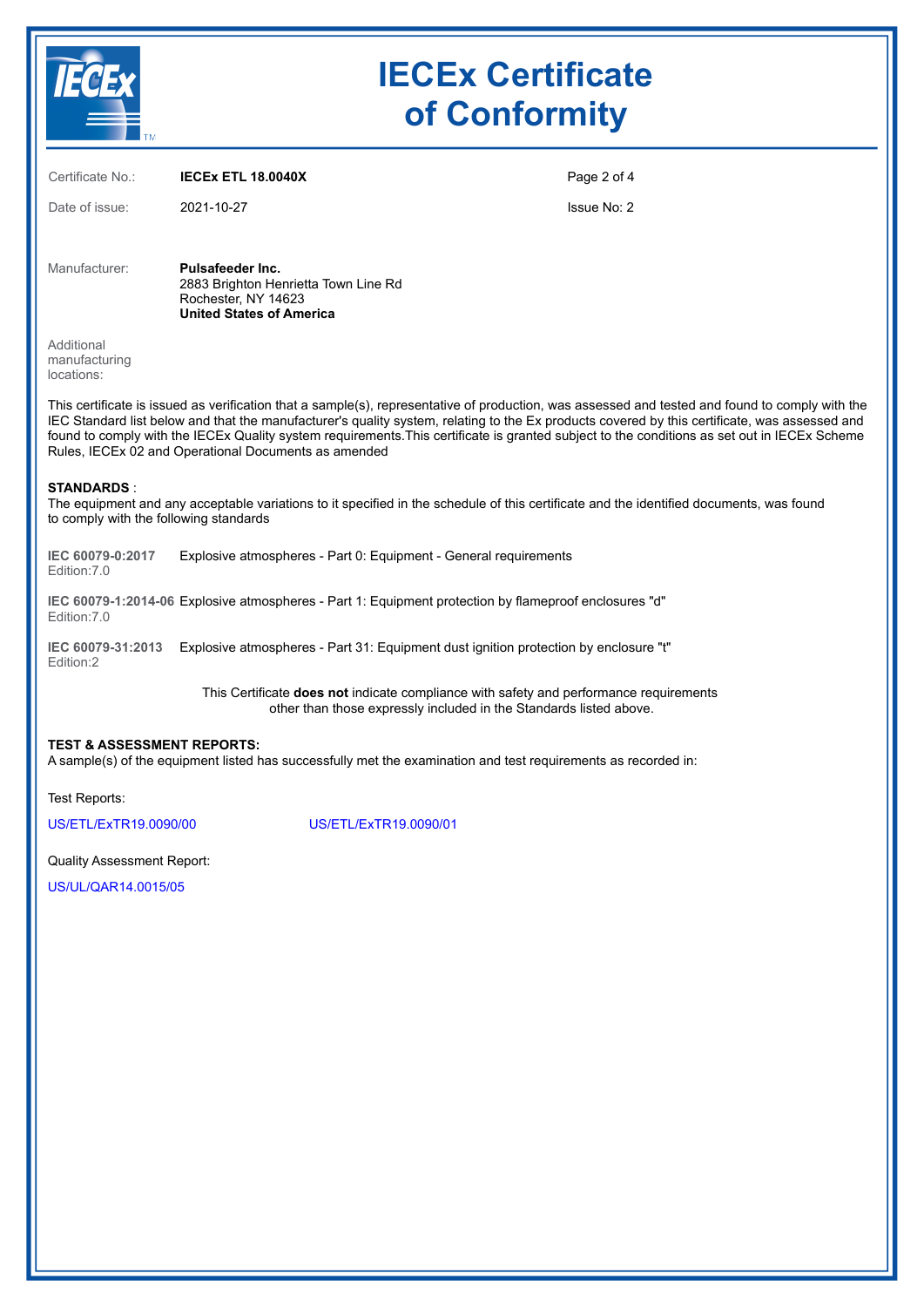

Certificate No.: **IECEx ETL 18.0040X**

Date of issue: 2021-10-27

Page 3 of 4

Issue No: 2

#### **EQUIPMENT:**

Equipment and systems covered by this Certificate are as follows:

Stoke length actuator housed in a flameproof and dust protected enclosure with cast iron cover and carbon steel back-plate. The enclosure has 5 openings for; a manual adjustment shaft, drive shaft, disconnect pin and 2 NPT entries for electrical connections. All exposed ferrous metal surfaces are coated with solvent based two part epoxy and all ferrous metal joints are greased for corrosion resistance.

100 RPM Maximum

**SPECIFIC CONDITIONS OF USE: YES as shown below:** Flamepaths are not intended to be repaired.

All enclosure entries must be sealed with an appropriately rated Ex d and Ex tb sealing device.

Use only a damp cloth to reduce static build-up during cleaning.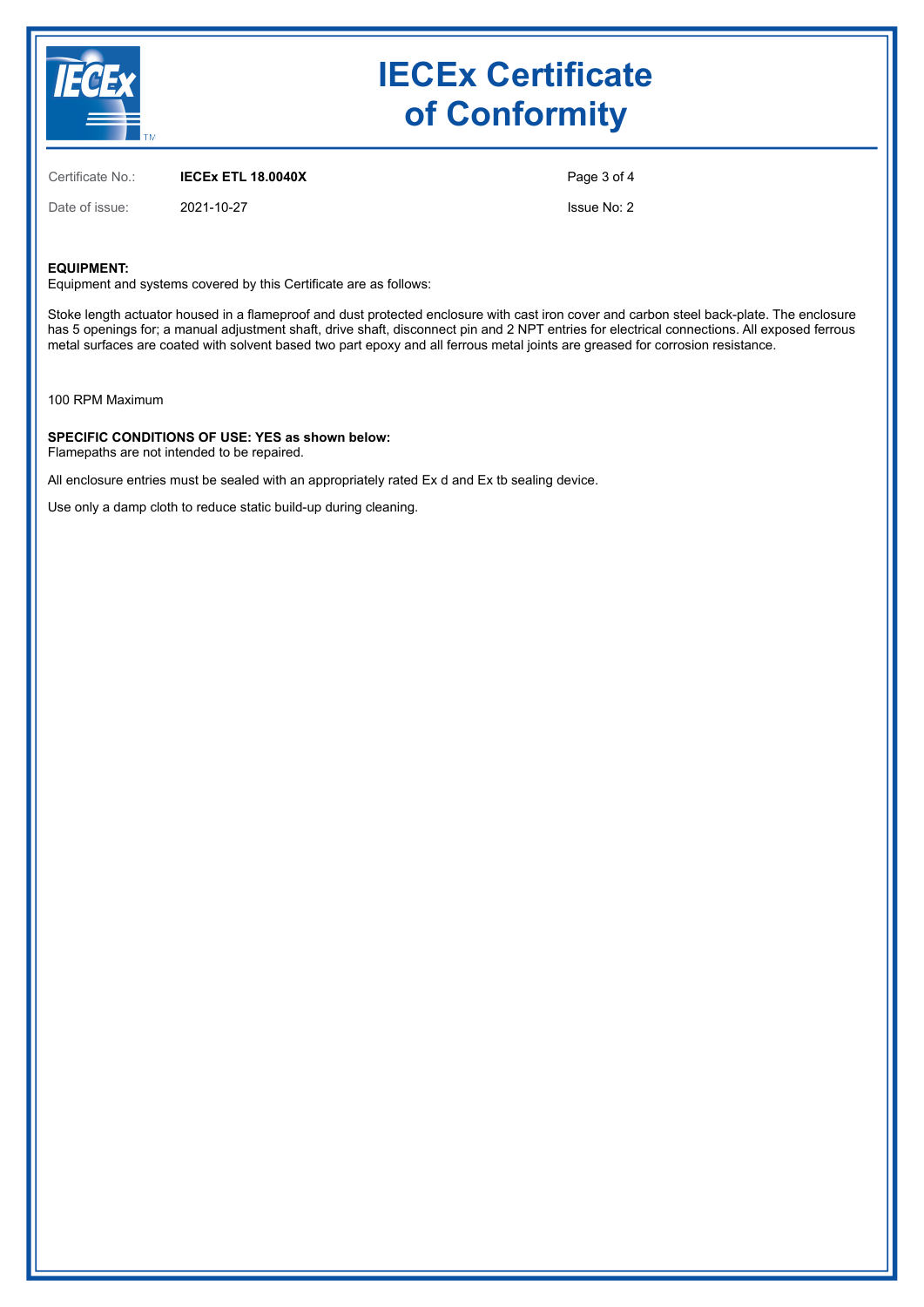

Certificate No.: **IECEx ETL 18.0040X**

Date of issue: 2021-10-27

Page 4 of 4

Issue No: 2

**DETAILS OF CERTIFICATE CHANGES (for issues 1 and above)**

- Updated Standard IEC 60079-0 Edition 6 to IEC 60079-0:2017 Edition 7.

- Revised drawing MW550003 from revision E to F.

- Revised drawing MW910001 from revision G to H.

- Revised drawing IOM-CTL-XAE-2007 from revision D to E.

#### **Annex:**

[Annex IECEX ETL 18.0040\\_2.pdf](https://www.iecex-certs.com/#/deliverables/CERT/57550/view)